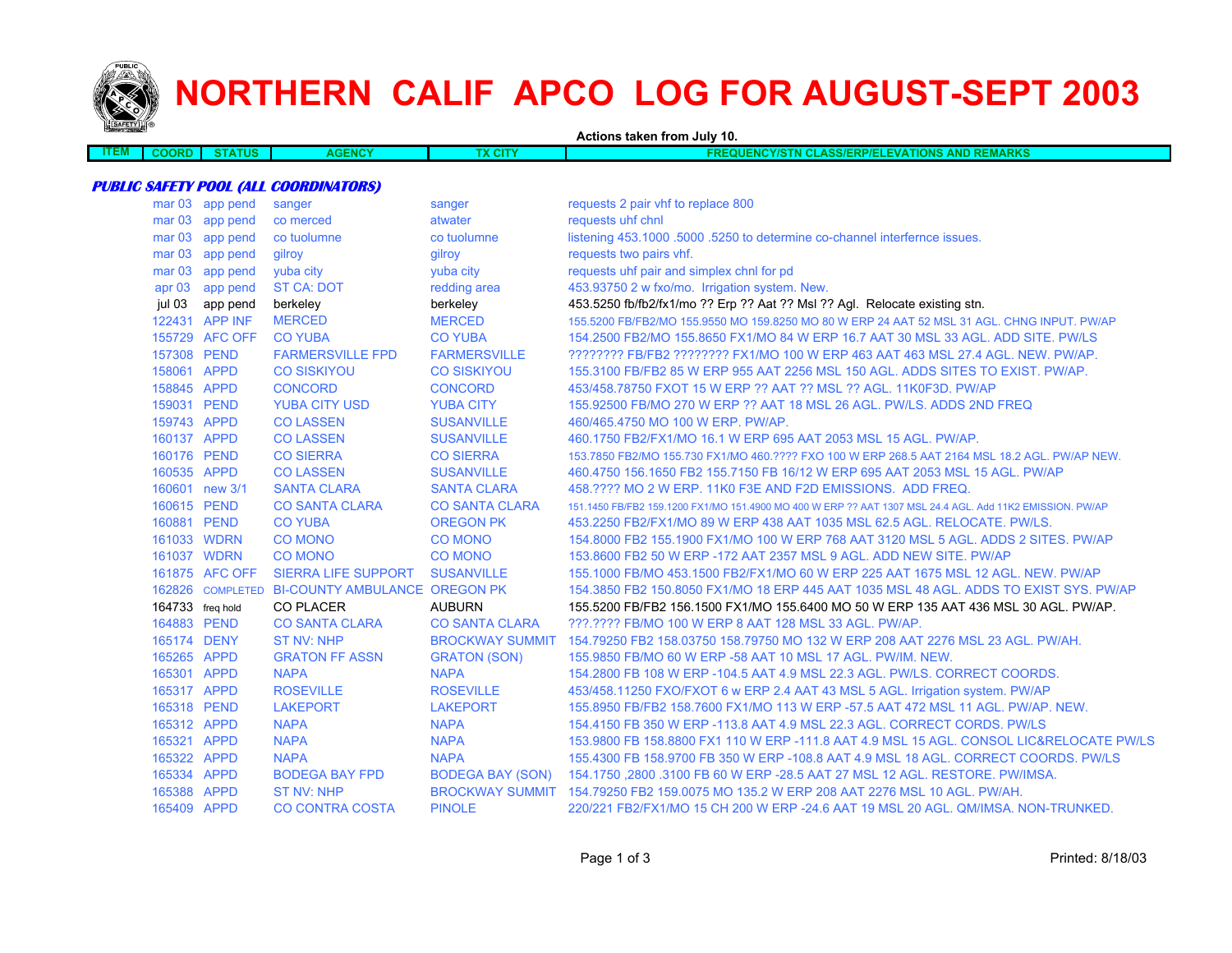| 165410 APPD             |                 | <b>CO CONTRA COSTA</b> |                        | CO CONTRA COSTA 220/221 FB2 15 CH 60 W ERP 585 AAT 786 MSL 43 AGL. QM/IMSA. NON-TRUNKED. (MULTIPLE SITES)             |
|-------------------------|-----------------|------------------------|------------------------|-----------------------------------------------------------------------------------------------------------------------|
| 165411 APPD             |                 | <b>CO CONTRA COSTA</b> |                        | CO CONTRA COSTA 220/221 FB2 15 CH 200 W ERP 133.5 AAT 221 MSL 10 AGL. QM/IMSA. NON-TRUNKED. (MULTIPLE SITES)          |
| 165558 APPD             |                 | <b>NAPA</b>            | <b>NAPA</b>            | 485,48750 FX1 35 W ERP ?? AAT 6.1 MSL 5.8 AGL, PW/AP, ADD TO EXIST SYSTEM.                                            |
| 165588 PEND             |                 | <b>ST CA: DOT</b>      | <b>SACRAMENTO</b>      | 453/458.08750 .11250 MO 2 W ERP 11K2F1D, NEW, PW/AASHTO, MANY IRREGULARITIES.                                         |
| 165608 APPD             |                 | <b>CO CONTRA COSTA</b> | <b>CO CONTRA COSTA</b> | 220/221 FB2/FX1/MO 15 CH 60 W ERP 585 AAT 786 MSL 43 AGL, QM/IMSA, NON-TRUNKED.                                       |
| 165619 PEND             |                 | ST CA: B&G             | <b>SACRAMENTO</b>      | 453,5500 FB2/MO 60 W ERP ?? AAT 8 MSL 46 AGL, PW/APCO.                                                                |
| 165649 APPD             |                 | <b>ST CA: DOT</b>      | <b>STOCKTON</b>        | 453.91250 FXO/FXOT 6 W ERP 2.0 AAT 3.7 MSL 7.0 AGL, PW/AASHTO.                                                        |
| 165708 APPD             |                 | <b>MARINA</b>          | <b>MARINA</b>          | 453.93750 FXO 5.6 W ERP H ?? AAT 54 MSL 6.8 AGL. RX LINK 11K2, PW/AP                                                  |
| 165804 APPD             |                 | <b>CO CONTRA COSTA</b> |                        | CO CONTRA COSTA 220/221 FB2/FX1/MO 15 CH 60 W ERP 585 AAT 786 MSL 43 AGL. QM/IMSA, NON-TRUNKED.                       |
|                         | 165903 WDRN     | <b>CO MARIPOSA</b>     | <b>CO MARIPOSA</b>     | ????.???? MO ?? ERP ?? AAT ?? MSL ?? AGL. MG/UTC. INCOMPLETE DATA.                                                    |
| 165917 APPD             |                 | <b>CO CALAVERAS</b>    | <b>CO CALAVERAS</b>    | 155.5500 .7600 FB/FB2/MO 159.04500 FX1/MO 200 W ERP 166 AAT 1996 MSL 30 AGL. PW/AP                                    |
| 165917 PEND             |                 | <b>CO CALAVERAS</b>    | <b>CO CALAVERAS</b>    | 155.5500 .7600 FB/FB2/MO ???.???? FX1/MO 200 W ERP 166 AAT 1996 MSL 30 AGL. PW/AP                                     |
| 165987 APPD             |                 | DON PEDRO REC AREA     |                        | MOCCASIN-LAGRANGE 151.4750 FB 159.2850 FX1 100 W ERP 75 AAT 293 MSL 12 AGL. HQ & ENTRY KIOSKS. ADD STNS. PW/IMSA      |
| 165987 APPD             |                 | DON PEDRO REC AREA     | <b>MOCCASIN</b>        | 155.0850 FB2 151.0550 5 W ERP 100 W ERP 393 AAT 293 MSL 12 AGL. ADD 2ND CHNL. PW/IMSA                                 |
| 166001 APPD             |                 | CO INYO                |                        | CO INYO & VICINITY 151.0250 FB2/MO 156.0600 FX1/MO 155.4150 FX1 2.1 W ERP 1708 AAT 3238.9 MSL 17 AGL. MULTI SITES.    |
| 166001 APPD             |                 | CO INYO                |                        | CO INYO & VICINITY 453, 3375 9500 2500 8125 FX2 458 3375 9500 2500 8125 FX1 28.8 W ERP VARIOUS AAT MSL AGL. PW/AASHTO |
| 166059 APPD             |                 | <b>SAN FRANCISCO</b>   | <b>SAN FRANCISCO</b>   | 155.3400 FB 100 W ERP 226 AAT 259.1 MSL 54.9 AGL. ADD STNS. PW/AP                                                     |
| 166061 APPD             |                 | <b>NAPA</b>            | <b>NAPA</b>            | 155.4300 FB/FB2 110 W ERP -18.9 AAT 15 AGL. PW/AP. ADD NEW SITE TO EXIST.                                             |
| 166063 APPD             |                 | <b>NAPA</b>            | <b>NAPA</b>            | 153,9800 FB/FB2 110 W ERP -18.9 AAT 15 AGL, PW/AP, ADD NEW SITE TO EXIST.                                             |
| 165987 APPD             |                 | DON PEDRO REC AREA     |                        | MOCCASIN-LAGRANGE 151.4750 FB 159.2850 FX1 100 W ERP 75 AAT 293 MSL 12 AGL. HQ & ENTRY KIOSKS. ADD STNS. PW/IMSA      |
| 165987 APPD             |                 | DON PEDRO REC AREA     | <b>MOCCASIN</b>        | 155.0850 FB2 151.055 MO 5 W ERP 100 W ERP 393 AAT 293 MSL 12 AGL. ADD 2ND CHNL. PW/IMSA                               |
| 166300 APPD             |                 | PALM DRIVE HOSPITAL    | SEBASTOPOL             | 155.4300 .355 FB/MO 157.4500 FB 100 W ERP -25.5 AAT 32 MSL 23 AGL. PW/IMSA. RESTORE.                                  |
| 166460 APPD             |                 | SAN FRANCISCO, CI/CO   | <b>SAN FRANCISCO</b>   | 155.3400 FB 100 W ERP -41.2 AAT 72 MSL 19.1 AGL. ADD STNS. PW/AP                                                      |
| 166748 APPD             |                 | CO MONO                | CO MONO                | 153.8600 9200 154.0250 FB2/MO 30 W ERP 927 AAT 3039 MSL 40 AGL, PW/AP, RESTORE.                                       |
| 166753 APPD             |                 | CO MONO                | CO MONO                | 153.8600 154,8000 FB2/MO 75 W ERP 392.9 AAT 3064 MSL 4 AGL. PW/AP. ADDS SITES TO EXIST.                               |
| 166754 APPD             |                 | <b>CO PLUMAS</b>       | CO PLUMAS              | 154.1900 155.0850 FB2/MO 155.30250 FB2T 150.78250 FX1T 28 W ERP 708.4 AAT 2229 MSL 9 AGL. MODS/ADDS PW/IMSA           |
| 166762 APPD             |                 | CORCORAN               | CORCORAN               | 453/458,16250 FB2/MO 60 W ERP 12 AAT 61 MSL 6 AGL, NEW TRANSIT, PW/AASHTO,                                            |
| <b>470-512 MHz POOL</b> |                 |                        |                        |                                                                                                                       |
|                         | nov 02 app pend | st ca: oes             | bay area (coord chnl)  | ???.???? Fb/fb2/fx1/mo ?? W erp ?? Aat ??msl ??agl. Bay inter-agency intercom.                                        |
|                         | 165374 new 6/18 | <b>SKIP MAY</b>        | <b>MT VACA</b>         | 489.51250 FB6/MO6 22 W ERP 619 AAT 823 MSL 52 AGL, IG/ITA.                                                            |
| 165564 APPD             |                 | <b>CHAMPION</b>        | <b>DALY CITY</b>       | 483.73750 FB6 250 W ERP 410 AAT 368.8 MSL 85 AGL, RELOCATE, IG/AM.                                                    |
| 165565 APPD             |                 | <b>CHAMPION</b>        | <b>DALY CITY</b>       | 483.78750 FB6 250 W ERP 410 AAT 368.8 MSL 85 AGL, RELOCATE, IG/AM.                                                    |
| 165603 APPD             |                 | <b>CHAMPION</b>        | <b>DALY CITY</b>       | 483.78750 FB6 250 W ERP 410 AAT 368.8 MSL 85 AGL, RELOCATE, IG/AM.                                                    |
|                         | 165629 APPD     | <b>CHAMPION</b>        | <b>DALY CITY</b>       | 483.78750 FB6 250 W ERP 410 AAT 368.8 MSL 85 AGL, RELOCATE, IG/AM.                                                    |
| 165654 PEND             |                 | <b>JOSY THOMAS</b>     | <b>SAN JOSE</b>        | 482.6750 FB6/MO 15 W ERP ??? AAT ???? MSL ?? AGL. IG/PCIA.                                                            |
|                         |                 |                        |                        |                                                                                                                       |

165674 APPD CHAMPION DALY CITY 483.78750 FB6 250 W ERP 410 AAT 368.8 MSL 85 AGL. RELOCATE. IG/AM.